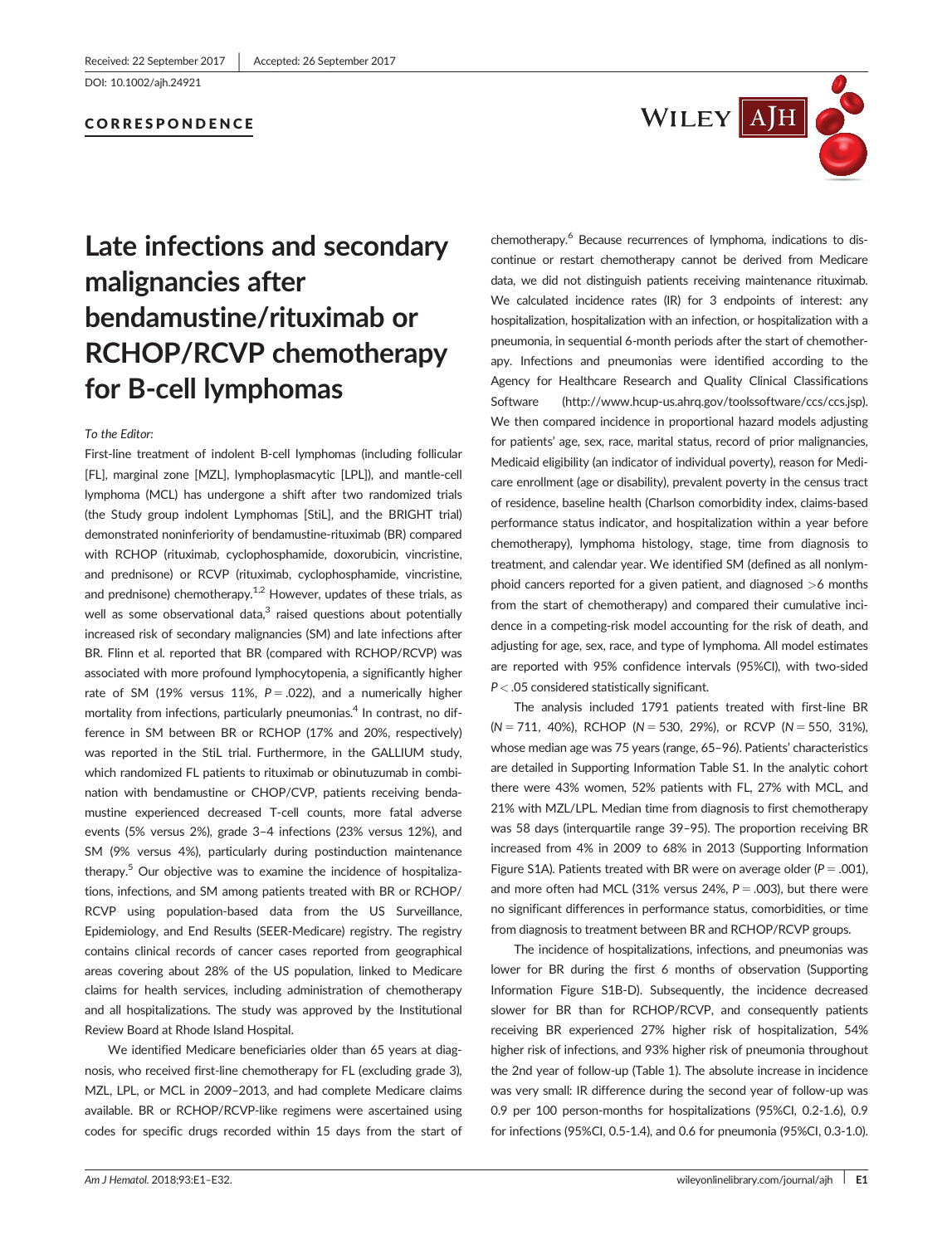TABLE 1 Comparison of incidence of all hospitalizations, and hospitalizations with a diagnosis of infection or pneumonia, among Medicare beneficiaries treated with bendamustine-rituximab (BR) or RCHOP/RCVP chemotherapy

|                                                                      | Hospitalization <sup>a</sup> |                                                 |                       | <b>Infection</b> <sup>a</sup> |                                                 |                     | <b>Pneumonia</b> <sup>a</sup> |                                                 |                     |
|----------------------------------------------------------------------|------------------------------|-------------------------------------------------|-----------------------|-------------------------------|-------------------------------------------------|---------------------|-------------------------------|-------------------------------------------------|---------------------|
| Time from chemotherapy                                               | <b>HR</b>                    | <b>95%CI</b>                                    | P                     | <b>HR</b>                     | 95%CI                                           | P                   | <b>HR</b>                     | <b>95%CI</b>                                    | P                   |
| BR vs. RCHOP/RCVP<br>$0-12$ months<br>12-24 months<br>$24-36$ months | 0.81<br>1.27<br>0.99         | $0.73 - 0.91$<br>1.07-1.51<br>$0.80 - 1.22$     | .0003<br>.007<br>.89  | 0.87<br>1.54<br>0.99          | $0.74 - 1.02$<br>$1.19 - 2.00$<br>$0.71 - 1.37$ | .08<br>.0012<br>.94 | 0.85<br>1.93<br>0.81          | $0.67 - 1.09$<br>1.31-2.86<br>$0.48 - 1.38$     | .20<br>.001<br>.44  |
| BR vs. RCHOP<br>$0-12$ months<br>$12-24$ months<br>$24-36$ months    | 0.70<br>1.05<br>0.83         | $0.61 - 0.80$<br>$0.86 - 1.29$<br>$0.65 - 1.06$ | $-.001$<br>.61<br>.13 | 0.72<br>1.32<br>0.79          | $0.60 - 0.86$<br>$0.97 - 1.81$<br>$0.54 - 1.14$ | .0003<br>.07<br>.21 | 0.74<br>1.58<br>0.60          | $0.56 - 0.99$<br>$0.99 - 2.53$<br>$0.32 - 1.12$ | .04<br>.06<br>.11   |
| BR vs. RCVP<br>$0-12$ months<br>$12-24$ months<br>$24-36$ months     | 1.02<br>1.49<br>1.19         | $0.88 - 1.19$<br>1.19-1.88<br>$0.91 - 1.55$     | .75<br>.0007<br>.20   | 1.14<br>1.79<br>1.31          | $0.91 - 1.41$<br>1.26-2.53<br>$0.86 - 1.99$     | .24<br>.001<br>.20  | 0.92<br>2.10<br>1.11          | $0.67 - 1.28$<br>1.20-3.67<br>$0.57 - 2.15$     | .63<br>.009<br>0.76 |

<sup>a</sup>Based on Medicare claims for inpatient admissions.

CI: confidence interval; BR: bendamustine and rituximab; HR: hazard ratio; RCHOP: rituximab, cyclophosphamide, doxorubicin, vincristine, and prednisone; RCVP: rituximab, cyclophosphamide, vincristine, and prednisone.

The incidence was compared in proportional hazard models including patients treated with BR versus RCHOP/RCVP (N = 1791), BR versus RCHOP only  $(N = 1241)$ , or BR versus RCVP only  $(N = 1080)$ . All models adjusted for age, sex, race, marital status, history of prior malignancy, socio-economic status, comorbidity and performance status indicators, histology and stage of the lymphoma, time from diagnosis to initiation of chemotherapy, and calendar year.

The differences disappeared in the third year of follow-up, and were not statistically significant when BR was compared with RCHOP only.

With a median follow-up of 2.8 years and total observation time of 3779 person-years, 95 nonlymphoid SMs were observed, in 4% of patients receiving BR, and 6% of those receiving RCHOP/RCVP (Supporting Information Figure S1E). A majority of SMs were carcinomas, with <10 secondary myeloid malignancies. In a multivariable model we found no significant difference in the cumulative incidence of SM between patients treated with BR or RCHOP/RCVP (subhazard ratio, 1.13; 95%CI, 0.73-1.74;  $P = .60$ ).

In this population-based cohort of patients who by virtue of their age were prone to cancers and opportunistic infections, we found only a slight absolute increase in the infectious risk during the second year after BR, compared with RCHOP/RCVP, and no discernible difference in SM. We acknowledge that the latter finding will require future reassessment due to short median follow up. These results, derived from the realworld practice, can reassure hematologists about the general safety of BR in older patients with lymphoma, although they highlight need for vigilance for infections during follow-up. Because many patients with indolent B-cell lymphomas experience prolonged survival, they should continue clinical surveillance for late infectious toxicities and ageappropriate screening for SM. Future research can help clarify whether the combination of bendamustine with obinutuzumab, or maintenance therapy with anti-CD20 antibodies may contribute to late infectious toxicity, as suggested by the GALLIUM study.<sup>5</sup> Cautious monitoring for late toxicities should be also implemented in trials which introduce lenalidomide maintenance after bendamustine-based induction therapy.

## ACKNOWLEDGMENTS

Supported by Research Scholar Award 128608-RSGI-15–211-01- CPHPS from the American Cancer Society. The collection of cancer incidence data used in this study was supported by the California

Department of Public Health as part of the statewide cancer reporting program mandated by California Health and Safety Code Section 103885; the National Cancer Institute's Surveillance, Epidemiology and End Results Program under contract HHSN261201000140C awarded to the Cancer Prevention Institute of California, contract HHSN261201000035C awarded to the University of Southern California, and contract HHSN261201000034C awarded to the Public Health Institute; and the Centers for Disease Control and Prevention's National Program of Cancer Registries, under agreement # U58DP003862-01 awarded to the California Department of Public Health. The ideas and opinions expressed herein are those of the author(s) and endorsement by the State of California Department of Public Health, the National Cancer Institute, and the Centers for Disease Control and Prevention or their Contractors and Subcontractors is not intended nor should be inferred. The authors acknowledge the efforts of the National Cancer Institute; the Office of Research, Development and Information, CMS; Information Management Services (IMS), Inc.; and the SEER Program tumor registries in the creation of the SEER-Medicare database.

## ORCID

Adam J. Olszewski **<http://orcid.org/0000-0002-6472-6658>** John L. Reagan **b** <http://orcid.org/0000-0003-4877-6863> Jorge J. Castillo **D** <http://orcid.org/0000-0001-9490-7532>

Adam J. Olszewski<sup>1[,](http://orcid.org/0000-0002-6472-6658)2</sup>  $\bullet$ , John L. Reagan<sup>1,2</sup>  $\bullet$ , Jorge J. Castillo<sup>3,4</sup>  $\bullet$ <sup>1</sup>Department of Medicine, Brown University, Warren Alpert Medical School, Providence, Rhode Island  $^{2}$ Division of Hematology and Oncology, Rhode Island Hospital, Providence, Rhode Island <sup>3</sup> Division of Hematologic Malignancies, Dana-Farber Cancer Institute, Boston, Massachusetts